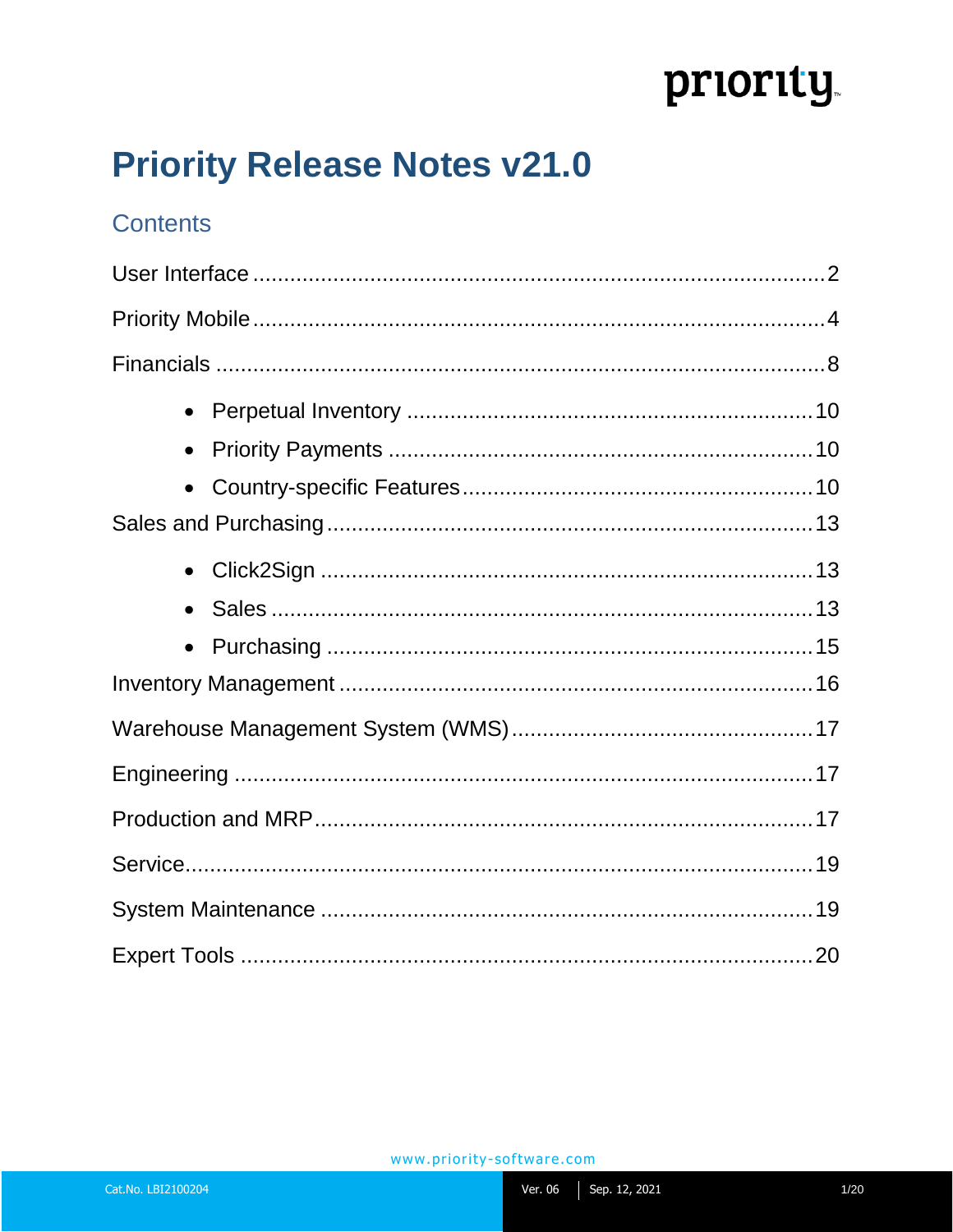## <span id="page-1-0"></span>**User Interface**

• **Colored icon for record status** - We added a colored icon next to the record's **Status**  field, allowing you to see the record's status at a glance. The color is set according to the system's BPM settings, and you can change it according to your needs. You can see the

icon in full-record display and in focus mode (like when clicking the **+ New**  button).



• **Shortcuts dialog box** - To make it easier for you to locate actions or sub-level forms in a particular form, we redesigned the shortcuts dialog for actions (CTRL+F5) and sublevel forms (F5). You can also use the search box to find sub-level forms and actions (when the form contains more than eight items).

| $\alpha$                           |                                                                                                                    |          |
|------------------------------------|--------------------------------------------------------------------------------------------------------------------|----------|
| <b>Order Items</b>                 | $N$ <sup><math>\alpha</math></sup> $N$ $\alpha$ $\alpha$ r $\alpha$ n $\blacktriangledown$<br>57.<br>- -<br>$\sim$ |          |
| <b>List of Styles</b>              |                                                                                                                    | $\times$ |
| To Do Item                         | <b>Actions</b>                                                                                                     |          |
| <b>Product Bundles</b>             | $\alpha$                                                                                                           |          |
| <b>Price Quotes for Order</b>      | <b>Order Confirmation</b><br>目                                                                                     |          |
| OK<br>Cancel                       | <b>Prepare Shipping Document</b><br>ස්                                                                             |          |
|                                    | Print/Send Order-Foreign Lang<br>冝                                                                                 |          |
| <b>Lue vale</b><br><b>VEIVEIL1</b> | Prepare Shipping Doc/Sales Inv<br>ත්                                                                               |          |
|                                    | ත්<br><b>Prepare Sales Invoice</b>                                                                                 |          |
|                                    | $(?)$ Help<br>OK<br>Cancel                                                                                         |          |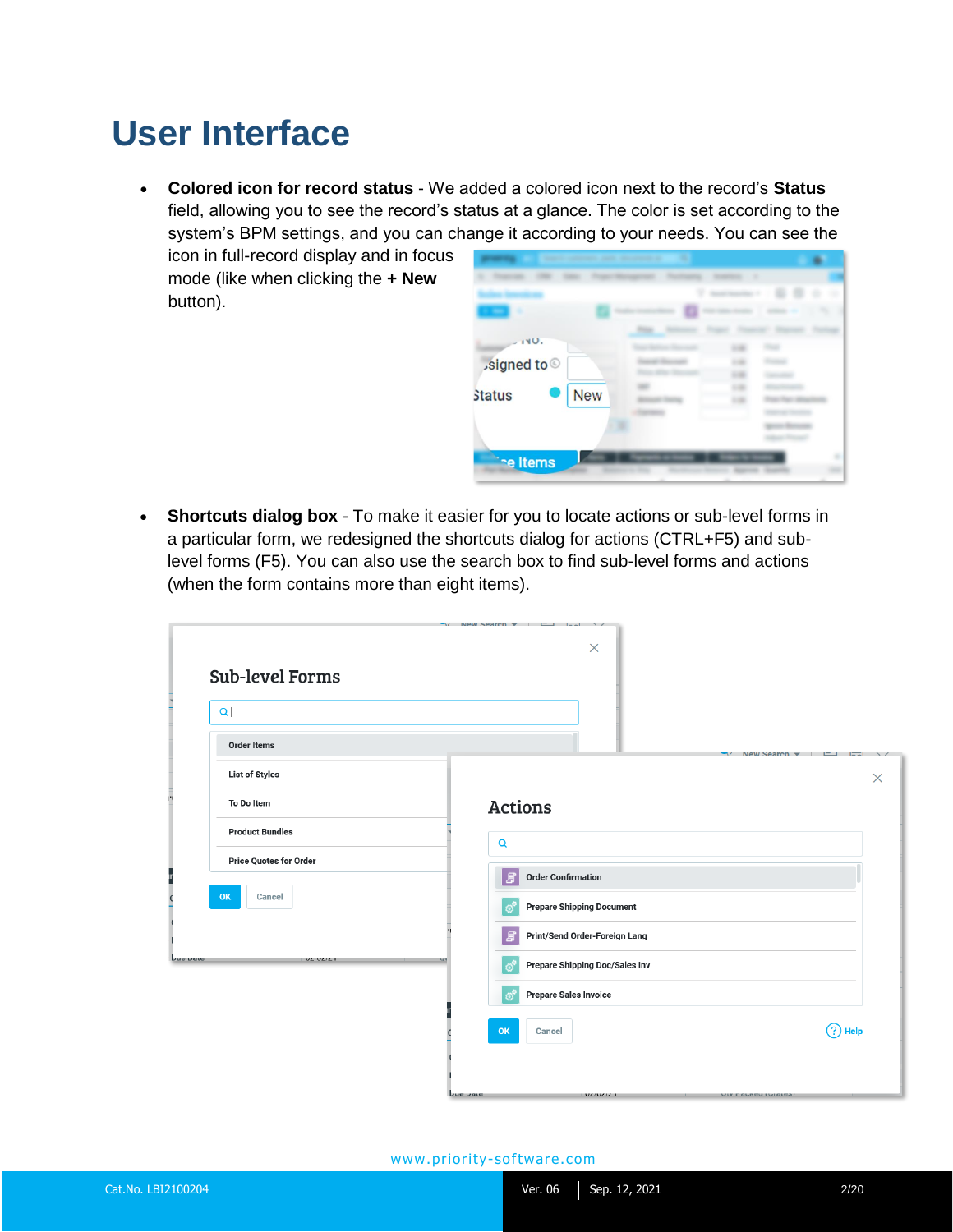• **More Info button** - You will now see a **More Info** button in some of the system error and warning messages. The system message displays general information, and the **More Info** section provides you with additional information on how to proceed or information relevant to system administrators.

| $\times$<br>When choosing a rate type (daily,<br>weekly, monthly), make sure that the<br>days from which to round up do not<br>overlap.<br>OK | $\times$<br>When choosing a rate type (daily,<br>weekly, monthly), make sure that the<br>days from which to round up do not<br>overlap.<br><b>OK</b>                                                                                                                                        |
|-----------------------------------------------------------------------------------------------------------------------------------------------|---------------------------------------------------------------------------------------------------------------------------------------------------------------------------------------------------------------------------------------------------------------------------------------------|
| More Info $\rightarrow$                                                                                                                       | Close $\prime$                                                                                                                                                                                                                                                                              |
|                                                                                                                                               | When choosing a Monthly and<br>Weekly Rate Type, you can record<br>for the monthly rate between 8-31<br>days in the Round Up from Day field.<br>When choosing a Monthly and Daily<br>Rate Type, you can record for the<br>monthly rate between 2-31 days in<br>the Round Up from Day field. |

- **Back to program**  Now, when a program runs unsuccessfully, you will receive a message that allows you to return directly to the program input**.**
- **Save search settings as default** When saving an advanced search, you have the option to set it as your default search instantly.
- **Choose list with checkboxes**  You can now mark items in multi-choice choose lists using the spacebar (or the mouse) and move between items using the arrow keys. Pressing *Enter* will select the marked items and close the list.
- **Printout language** You can now print a document (using a Word template) in the recipient's language without changing your system interface language to the target language. In addition to the field names, you can also define that the content of certain fields will display in different languages. (For example, you can write the part description in other languages, and the system will retrieve the description in the relevant language, depending on the print template). For more information on adding translations and customizing printout templates, [click here.](https://support.priority-software.com/#/kb/LBI2000666/English)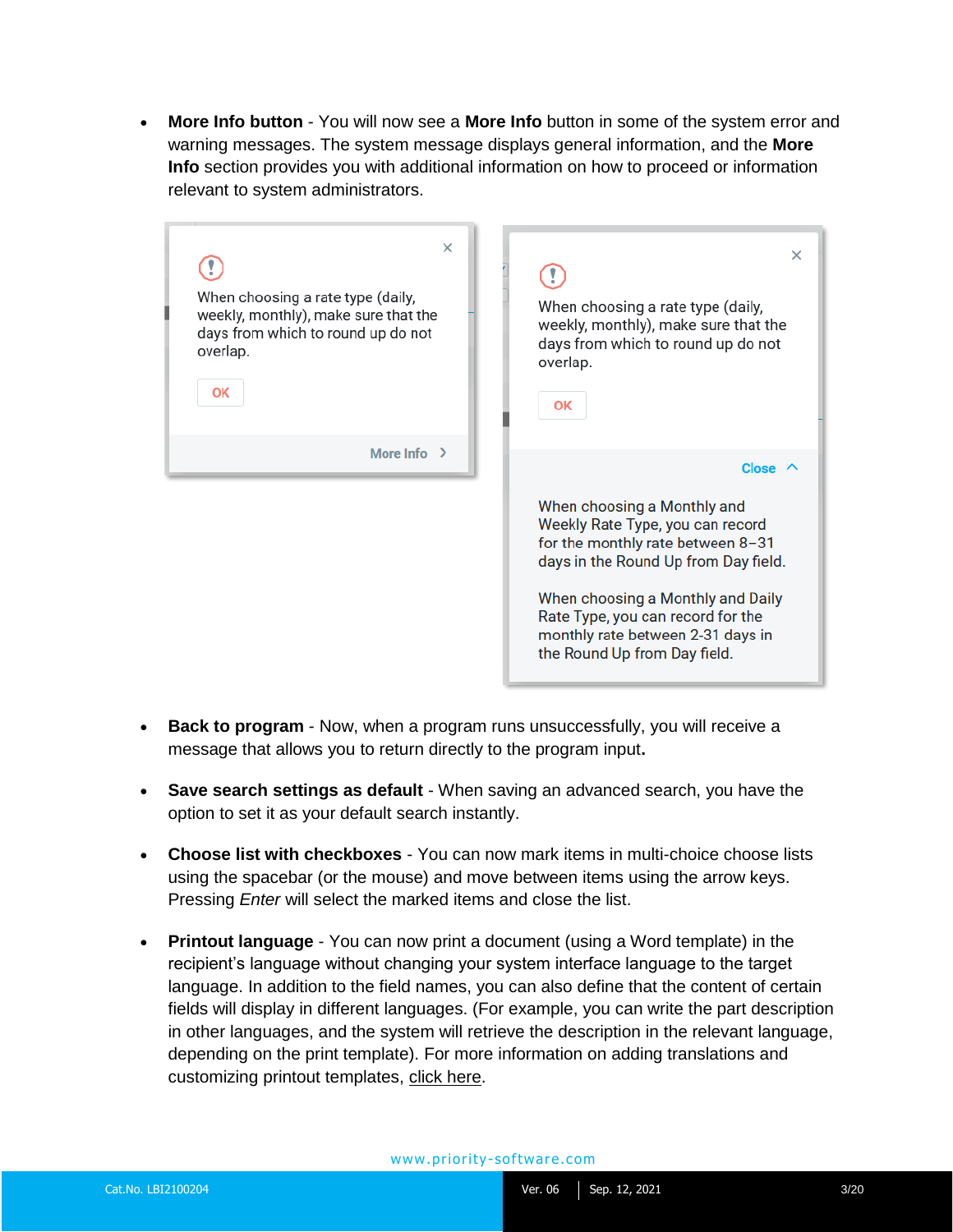• **Generating reports into a locked Excel file** - *Priority* now allows you to run a report to a locked Excel file (to prevent altering the content). The input used to run the report also appears in the Excel file (similar to HTML reports).

## <span id="page-3-0"></span>**Priority Mobile**

- **Portlets**  You can now add portlets (visual representations of data) to the Priority Mobile app just as you can to the home page on your desktop. For example, a graph of **Open Sales Orders**.
	- o From the portlet view, you can drill-down into specific reports.
	- o Add portlets to your apps in the **Application Generator**.

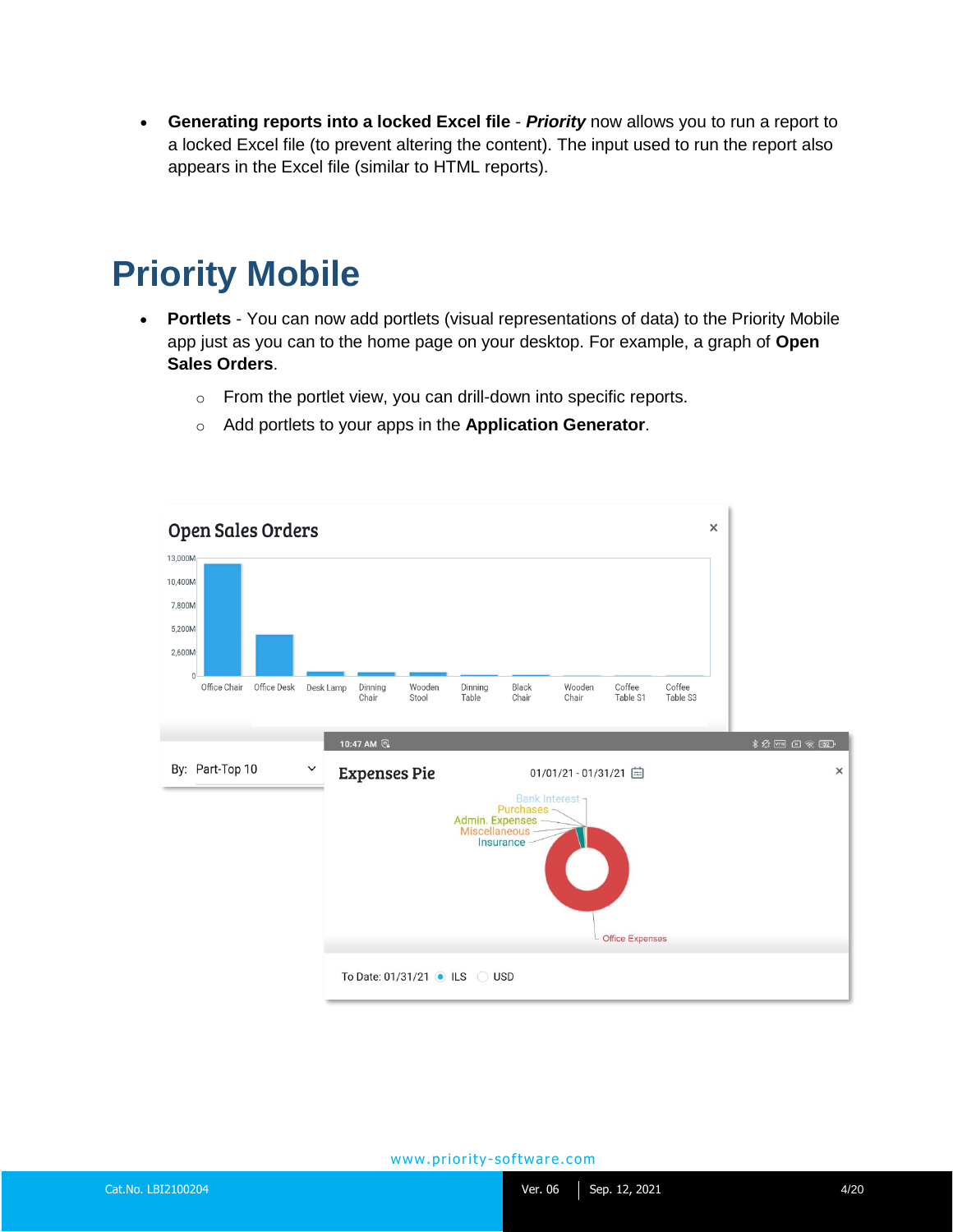• **Batch scanning of barcodes** - To streamline barcode scanning, you can now scan several barcodes in one go. After scanning all the relevant barcodes, they are added to the document with a single tap.

This is especially useful when you need to scan several parts in a warehouse at one time. After scanning all the barcodes, all the parts are updated in the document. This process is relevant for scanning barcodes in general, such as scanning multiple serial numbers or crates.

- $\circ$  Barcodes can be batch scanned using either a mobile phone camera or an external barcode reader.
- o You can use the **Application Generator** to define batch scanning of barcodes for each field in the form (by choosing **S** in the **Type** field in the **Form Columns** sub-level).
- o Depending on your business flow, you can continue to scan barcodes separately for each line.

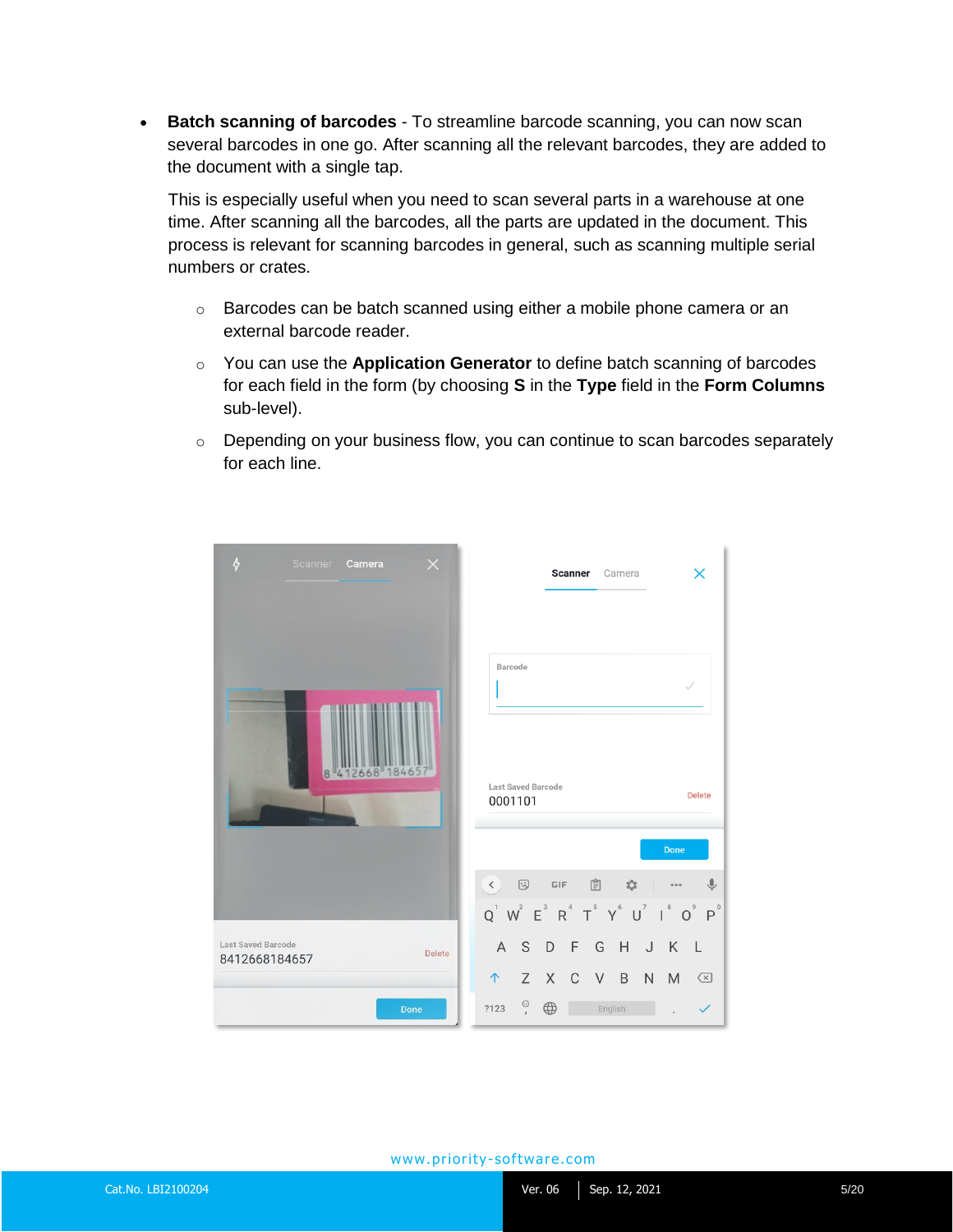• **Look up items using barcodes** - You can now search for items in both the filter and the quick search by scanning the barcode.



• **Drill down from fields to forms in the mobile app** - You can now drill down from a field to a record by tapping a dedicated icon next to the field. For example, when you are in a **Sales Order** form, you can view customers' details by tapping on the icon next to the customer number/name field. This is similar to your *Priority* desktop when you click a dedicated icon next to a field or press F6 twice on the keyboard. The new icon will only appear when a drill down to the target form is possible when defined as part of the application.

| < Sales Order               | <b>Save &amp; Next</b><br><b>Save</b> |
|-----------------------------|---------------------------------------|
| Waiting for customer $\vee$ | W 5<br>⋒                              |
| <b>Main</b> Order Items     |                                       |
| Customer Number *           |                                       |
| 01794                       | Ľ                                     |
| Customer Name *             |                                       |
| Kamilos Ltd.                |                                       |
| Contact                     |                                       |
| Aviva Teseraz               |                                       |
| Date $\star$                |                                       |
| 03/01/20                    |                                       |

• **Drill down from reports to documents -** You can now tap a document number (link) in a report to drill down and view the document. This works the same way as your *Priority* desktop when you click a linkable number in a report. For example, in a **Sales Order** report, you can view the sales order by tapping on the sales order number.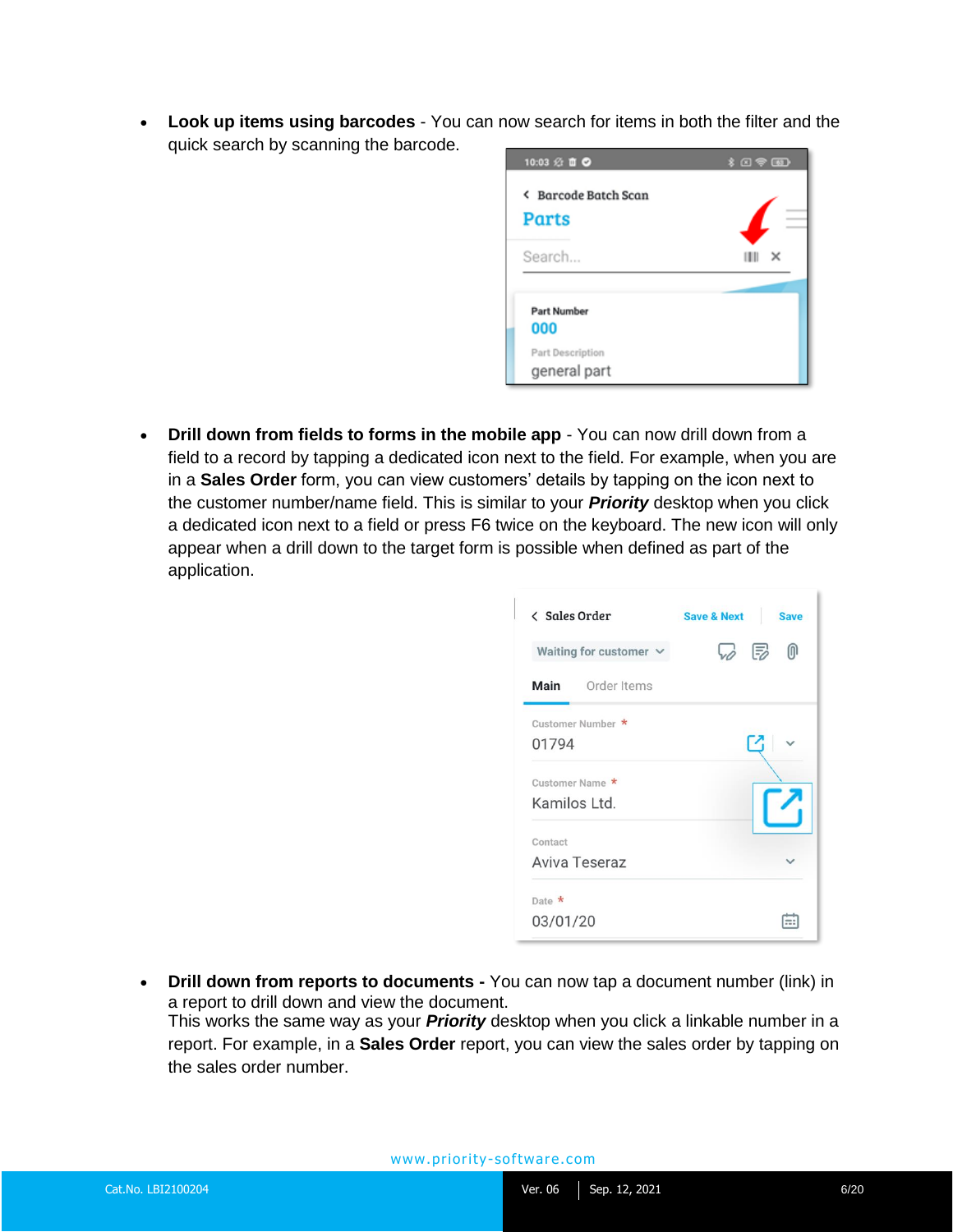- **List of saved searches in the mobile app** We added access to saved searches for documents in the mobile app. As a result, you can access the saved searches in both your *Priority* desktop and Mobile and activate and edit them from the mobile app as well.
- **Search in Name/Description field** You can now search names in the **Name** field, as well as in the **Number** field. When looking for a customer, vendor, or a part by its name, enter the name in the **Name** field (**Customer Name**, **Vendor Name**) or in the **Description** field (for parts) and select it from the results list.
- **Choose a print format on mobile** You can now share a document from your mobile device in any print format currently used in your *Priority* desktop.
- **Naming an attachment**  When saving an attachment, you can now name the file before saving it.
- **Saving after a change of status** Each time you change a document's status, all changes are saved automatically, so there is no need to tap the **Save** button.
- **Back to top button** When scrolling through long lists, you can now return to the top of the list by tapping the arrow button.



- **Setting up email in the mobile app**  You can now set up your *Priority* system email address from the mobile app.
- **Record entries in fields** If you need to update a field's content, simply type over the existing text. There is no need to first delete the field's content.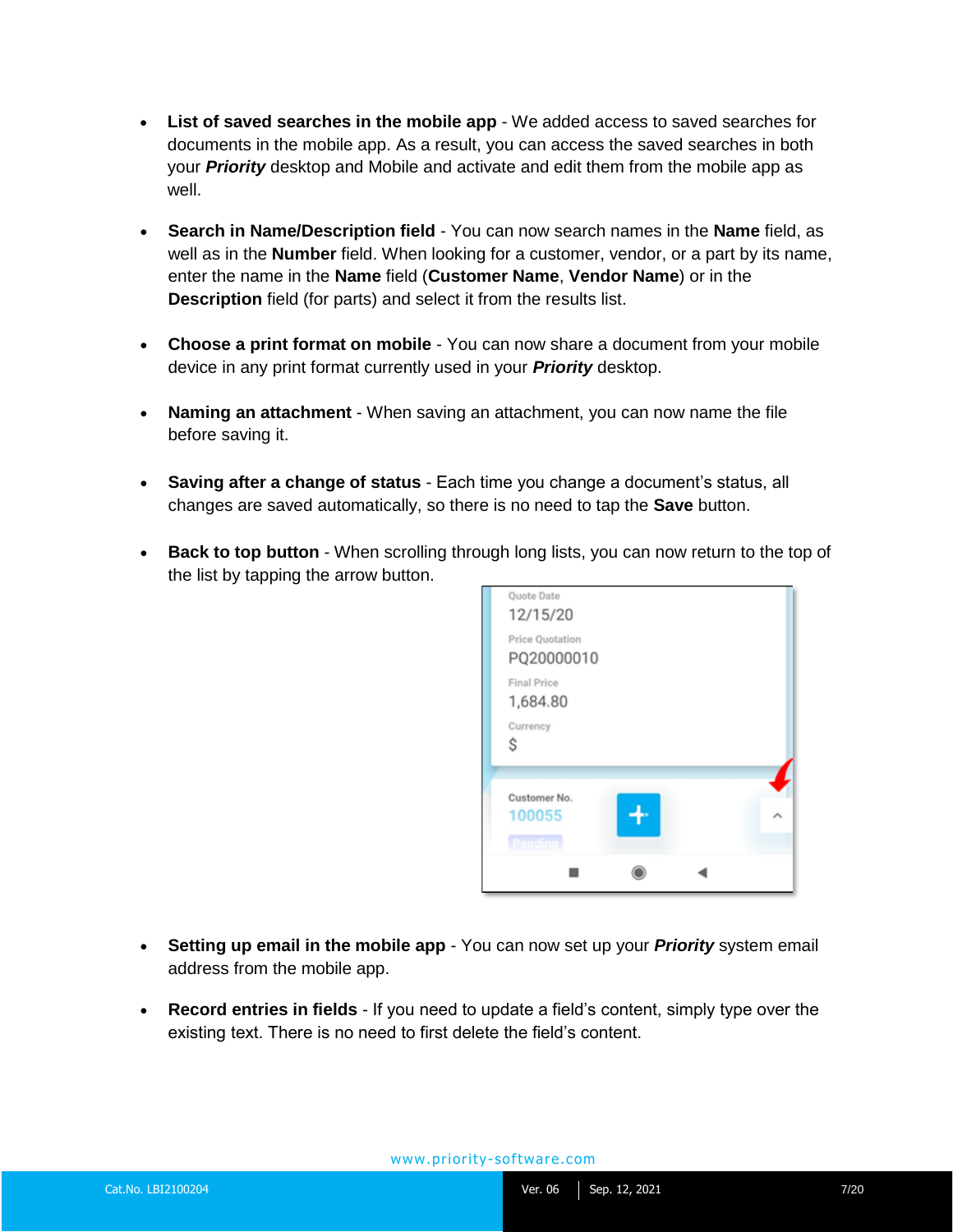# <span id="page-7-0"></span>**Financials**

- **Transition from VAT period to VAT Report Date**  To allow better control over how journal entries are reflected in the various VAT reports in the system, and to give the maximum user flexibility to change the VAT reporting date in accordance with local regulations in each territory, we made a system change that determines the date according to which invoices are included in VAT reports. From now on, the **VAT Period**  field in journal entry lines is no longer in use. Instead, the **VAT Report Date** field in the **Entry Journal** form will be used.
	- $\circ$  If you made program customizations based on the old field, these changes must be adapted to the new field (for example, in custom VAT reports).
- **Recurring journal entries**  You can now define an automated schedule for reposting journal entries. After posting the original entry, use the **Recurring J.Entry Definitions** sub-level form to define a recurrence schedule for it. The **Record Recurring Journal Entries** program records the new recurring entries according to the schedule you defined for the original entry. You can run this program in the **Tabula Task Scheduler** (TTS) to fully automate the process. For more information, click [here.](https://support.priority-software.com/#/kb/LBI2100141/English)
- **Journal Entry Code Groups**  You can now create logical groupings for journal entry codes. Define groups for entry codes in the new **Journal Entry Code Groups** form. You can retrieve the group type in the **Entry Journal** form, and generate a report by group type. For more information, see our SOP on [Journal Entry Codes.](https://support.priority-software.com/#/kb/LBI2100160/English)
- **Moving between ledger accounts and between bank/credit card accounts in the split reconciliation worksheets** - You can now move between ledger, bank, and credit card accounts in the split reconciliation worksheets without leaving the worksheet.
	- o **Reconciliation Worksheets (Split)** By preparing all the accounts for analysis in advance, you can move between the ledger accounts from within the worksheet using the dedicated arrow buttons.
	- o **Bank/Credit Card Reconciliation Worksheets (Split)**  You can also move between bank/credit card accounts from within the worksheets; every time you move to the next account the reconciliation automatically refreshes.

| Reconciliation Worksheet (Split) <b>A</b><br>Variance<br>0.00 |              | 102-1 - Bank of America (12/15)<br>ශ<br>Reconcile | Reconcile Automatically         |                                       | Refresh Acct Recon Worksheet |  |
|---------------------------------------------------------------|--------------|---------------------------------------------------|---------------------------------|---------------------------------------|------------------------------|--|
| Debit 0.00                                                    |              |                                                   |                                 |                                       |                              |  |
| #                                                             | <b>Debit</b> |                                                   | 102-1 - Bank of America (12/15) |                                       |                              |  |
|                                                               | 24,650.00    |                                                   | <b>UTION</b>                    | <b><i><u>COTTIDIGA LITTLY</u></i></b> |                              |  |
|                                                               | 49,300.00    |                                                   | 04/01/09                        | <b>Complex Entry</b>                  |                              |  |
|                                                               | 301.86       |                                                   | 02/27/11<br>Receint             |                                       |                              |  |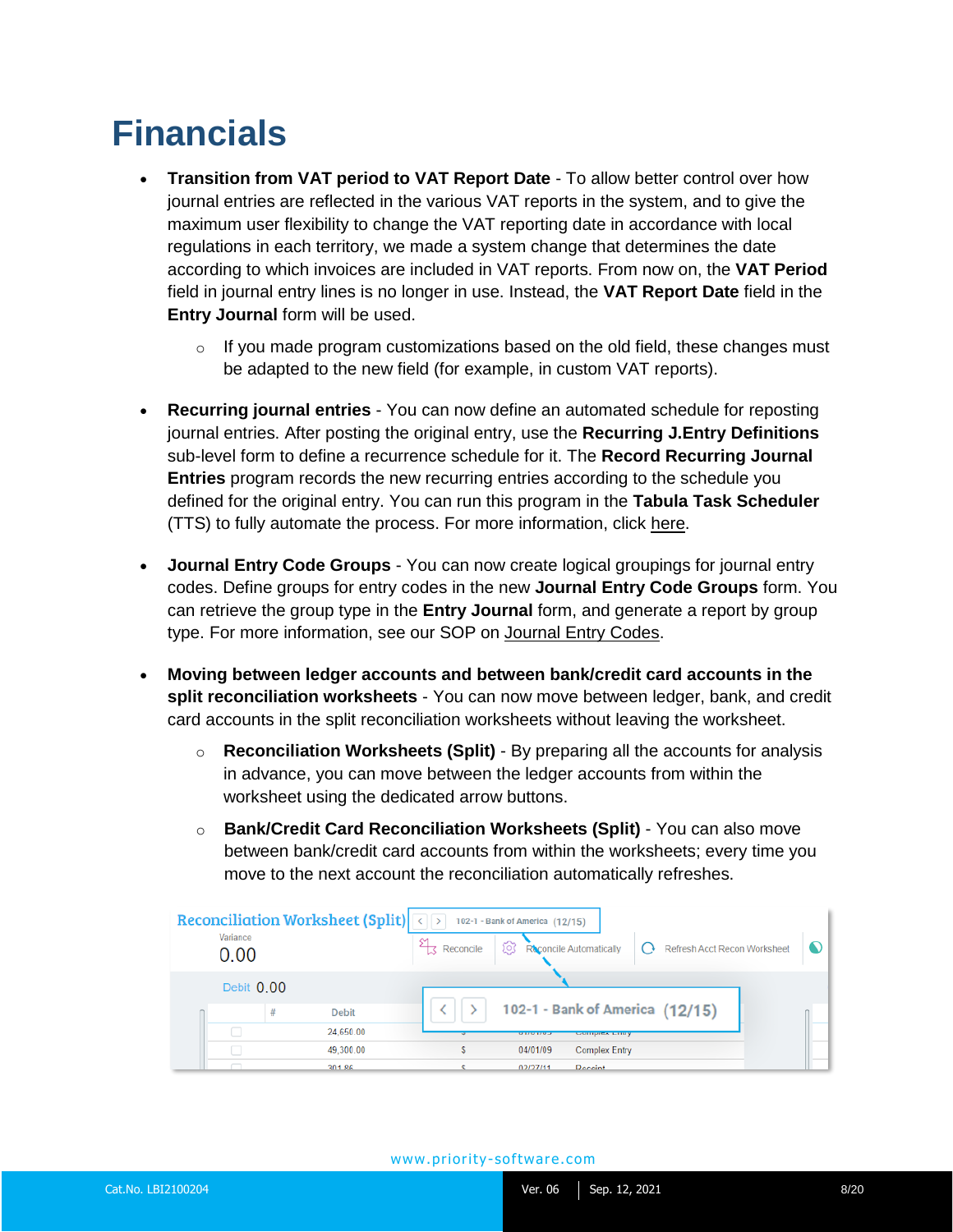- **Automatic reconciliations** Automatic reconciliations are now possible even when there are over 1000 lines in the worksheet. This option is only relevant when reconciling two lines with the same amount (i.e., no variance).
- **Freezing Revenue Recognition Terms**  As part of the new revenue recognition module, which allows you to regularly recognize the organization's revenue, you can also choose to freeze terms that include revenue items you do not want to recognize yet, provided that the revenue recognition rule is prorate over even periods.
- **Allocate indirect costs to profit centers** You can now allocate indirect costs to profit centers according to the actual revenue generated by each profit center.

**Payment of pro forma invoices of subsidiaries** - We now support the payment of pro forma invoices of different subsidiaries in a single payment.

- **Prepare payments using a company credit card**  You can now use a company credit card to record payments with all payment preparation programs. For more information, click [here.](https://support.priority-software.com/#/kb/LBI2100139/English)
- **Delete a credit card statement**  You can now delete a credit card statement using the **Delete Bank/Cred. Card Statement** program from the list of Actions in the **Record Credit Card Statements** form.
- **Budgetary control point when changing the status of a purchase order**  We added an optional budget control point when changing the status of a purchase order. This is especially useful for purchase orders based on demands or price quotations.
- **Interfaces with banks** To make it easier to select different bank transfer classification codes while performing a bank transfer to be transmitted using one of the banking interfaces supported in the system, we linked the data tables of the banking module to the bank codes. This update affects the following:
	- o **Payment Codes-Tax Declarations** form
	- o **Tax Declaration Codes** form
	- o **Foreign Transfer Fees** form
	- o **Run Interbank Payables** Foreign Currency (all banks) program
	- o **Routing Method** form
	- o **Credit Classification** form
	- o **Intermediary Bank Routing Method** form
- **Intermediary bank code at HSBC** You can now specify an intermediary bank code in the **Export Foreign Curr Transf.-HSBC** program as per the bank's requirements.
- **Ledger reports**  We added the **Contra Account Desc.** column to the Ledger reports.
- **Basic data update**  *Priority* provides basic data (tax codes, tax rates, data entry templates, etc.) for a smooth business start when opening a company in the various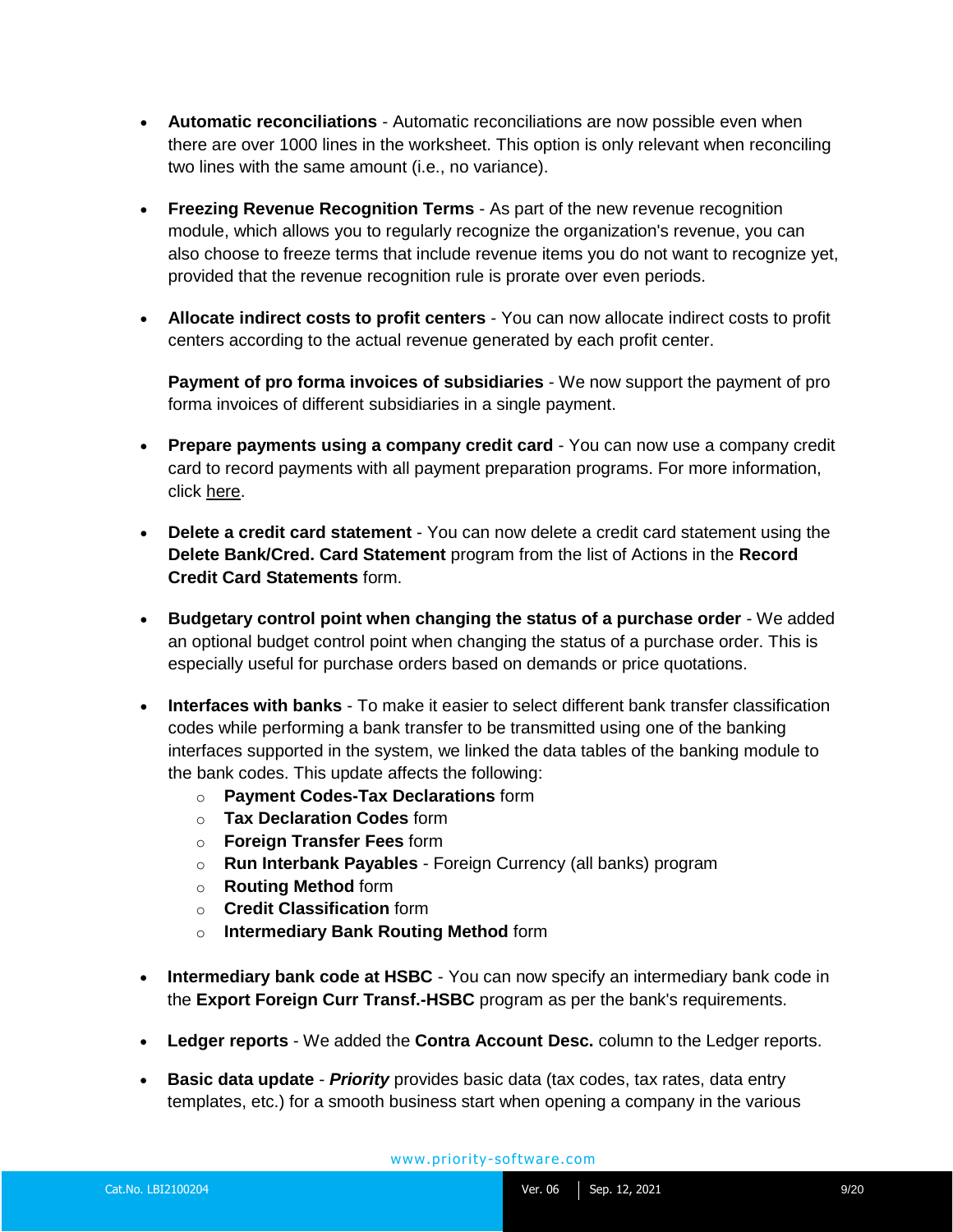countries in which we offer localizations. It is now possible to proactively refresh this data and assume regulatory updates using the **Update Basic Data** program.

• The **Transfer Sums to VAT Account** program now supports transferring sums to the next month when working on a bimonthly and quarterly basis. In addition, if the selected period for recording the journal entry is closed, the entry is automatically recorded in the next open fiscal period.

### <span id="page-9-0"></span>**Perpetual Inventory (COGS)**

- **Entry Journal**  A new **Journal Entries for Invoice** sub-level form was added to the **Sales Invoice** and **Vendor Invoice** forms. This sub-level form contains all journal entries created for an invoice, including the original entry and the entries recorded by the **Post Inventory Accounting Entries** program.
- **Unbilled GRVs report** You can now produce this report using the standard cost price also in a second currency.

### <span id="page-9-1"></span>**Priority Payments**

- **Alternative means of payment** Besides credit cards, you can now let your end customers pay using other means of payment in Click2Pay, the Payment Portal and the mobile application. At this stage, we support PayPal, ACH (USA), and Bit (Israel). Activate these payment methods from the extensions area in the management dashboard.
- **Click2Pay**  You can view all the invoices that were paid using Click2Pay in the **Payments via Click2Pay** form. If the process was successfully completed, you would see the receipt number in the system, and if not, then you will be able to complete the unfinished steps to produce the receipt.

### <span id="page-9-2"></span>**Country-specific Features**

#### **Global**

• **Import Exchange Rates** - At the request of our international customers, you can now import exchange rates for your primary currency from the Open Exchange Rates portal using the new **Get Exchange Rates** program. The program will only import exchange rates for the most popular currencies. To import additional currencies, you have to manually record a currency exchange rate once in the **Exchange Rates** form and then run the program. Following this, the program will always include this currency when importing the exchange rates.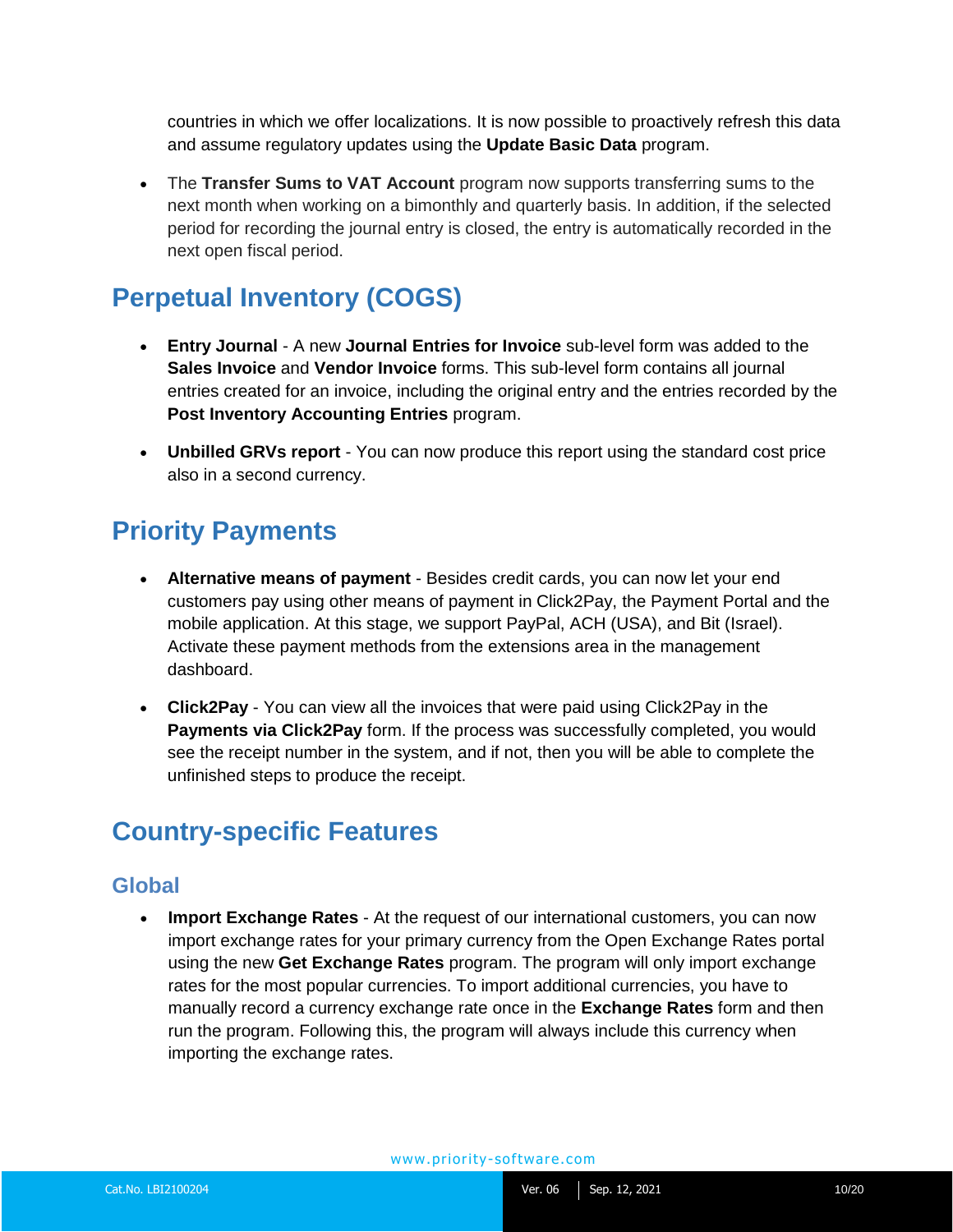#### **North America**

- **AVALARA**
	- o Now supported for work in Canada, in addition to the USA.
	- $\circ$  To support customers in the transition between the old method of calculating sales tax and using Avalara to calculate sales tax—when loading the tax codes, we will record tax rates for all existing tax groups in the installation according to the rate of the general group.
	- o We now support invoice transmissions to *Priority* from an external system while noting that tax was already calculated for it by Avalara. This way tax will not be recalculated for the invoice by *Priority*.
- **USA**
	- $\circ$  You can now check loan eligibility directly from within the system. Through a partnership with CRiskCo, which is a comparison platform for borrowers, a **Priority** customer can find a loan with optimal terms, provided the customer allows access to their data in the system in order to examine their financial situation and create a credit rating. In any event, granting and repaying the loan takes place externally (not in *Priority*).

#### **Europe**

- We now support a company that operates in an EU country, but is VAT-registered in another EU country, hence required to report VAT there too.
	- $\circ$  In any country that requires VAT reporting, you can set up a virtual branch and define its country and VAT file number.
	- $\circ$  VAT codes should be defined separately for each country that requires VAT reporting.
	- $\circ$  For vendors, you can specify a different VAT code for each branch with which the vendor does business.
	- $\circ$  VAT reports in the system have been adjusted to allow for production by branch, i.e., by the reporting country:
		- **VAT Report - Belgium (by Boxes)** production and submission
		- **VAT Report - Germany (by Boxes)**  production and submission
		- **VAT Report (by Boxes)**
		- **Value Added Tax**
		- **VAT Based on Journal Entries**
		- **Value Added Tax - UK**  submission
	- o We added a new **VAT-regist. Country** field to support working with customers who are companies that are registered for VAT in multiple EU countries. The EC sales reports will report the country according to this field.

For more information, see the [SOP.](https://support.priority-software.com/#/kb/LBI2100014/English)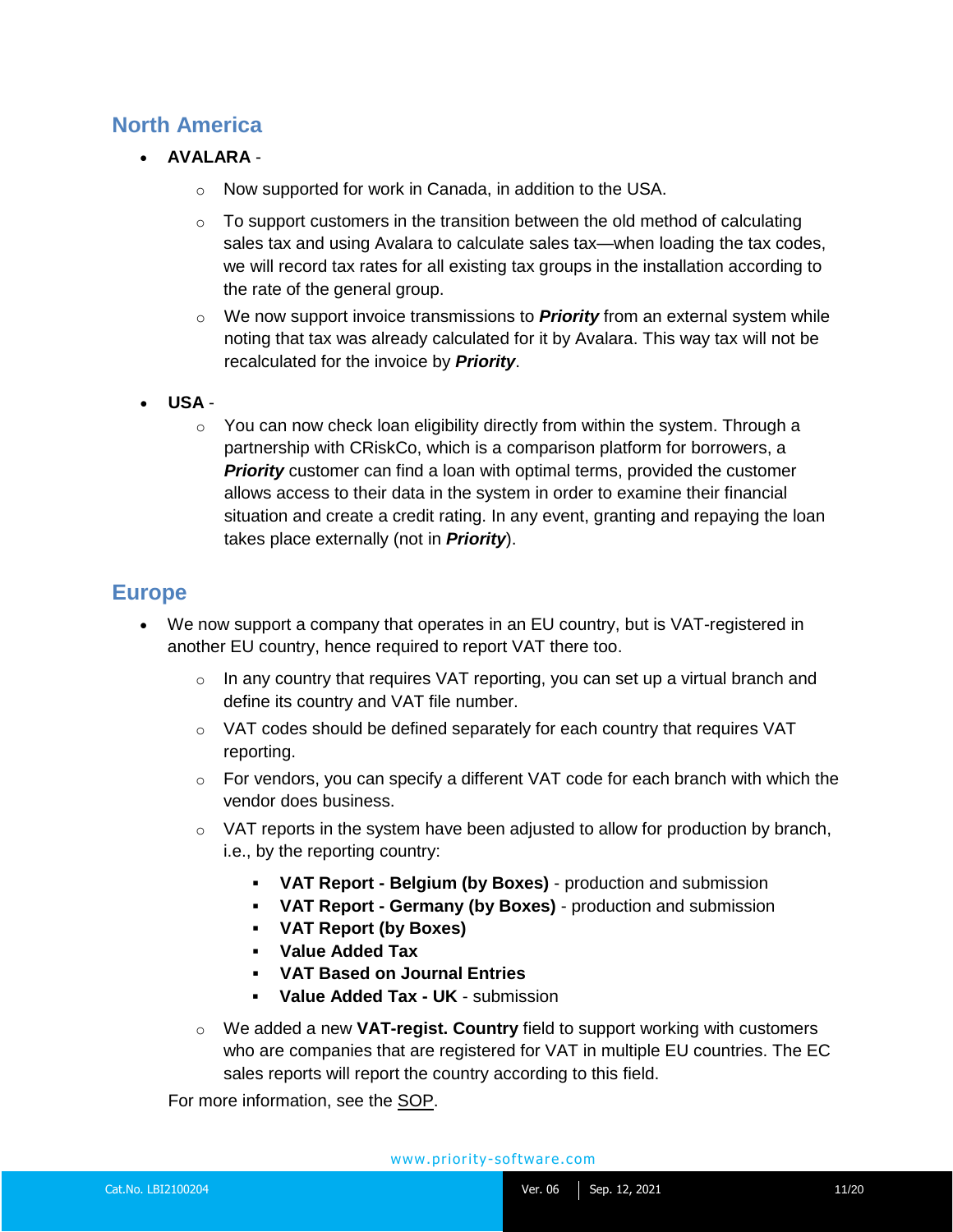- **Totals box in the VAT Report Generator** We added the option to define a box as the **Box for Totals** in the **VAT Report Generator**. In the new **Totals for Boxes** sub-level of the **VAT Report Boxes** form, you can define which boxes to include to calculate the total and with which sign (+/-).
- **UK Supporting Brexit regulations** 
	- $\circ$  The commodity code and country of origin will be displayed on printouts of export invoices for external customers.
	- $\circ$  We added support for displaying the vendors that are now defined as "rest of the world" vendors instead of EU vendors in the appropriate boxes in the VAT report.
	- o Conversion of the UK VAT report to the **VAT Report (by Boxes)**: This change allows you to easily define the box to which each journal entry will contribute. For example, you can easily choose whether or not to use the new PVA regulation in imports. When submitting the report, you can choose whether to send the old report or the new **VAT Report (by Boxes)**.

For more information on all the adjustments made in *Priority* to support Brexit, click [here.](https://support.priority-software.com/#/kb/LBI2100199/English)

- **Belgium** 
	- $\circ$  In accordance with the regulatory changes in Form 281.50, we adapted the file structure to the latest format.
	- $\circ$  An additional report was added to Belgium's EC sales report, which shows if the reported customers' VAT file numbers are correct.
	- o The **Annual Sales List - Belgium** report will not include invoices that do not have a VAT file number. This will resolve the situation in which, during the tax year, a non-VAT registered business becomes a VAT registered company and invoices were issued in both of its statuses.
- **Italy** 
	- o The **TipoDocumento** and **Natura** fields in the electronic invoices now support additional values.
		- For more information, see the [SOP.](https://support.priority-software.com/#/kb/LBI2000796/English)
	- $\circ$  You can now prepare customer receipts based on invoices and create a RiBacompatible file to arrange collection. See our SOP on the topic [here.](https://support.priority-software.com/#/kb/LBI2100154/English)
	- $\circ$  Maintaining sequential purchase invoice numbers relative to the invoice dates. Using a new financial constant **Numbering Sequence in Purchase Invoices**  (SeqPurNum), you can define that the VAT reporting date will be updated according to the closing date of the invoice. This date will also be displayed in the VAT report.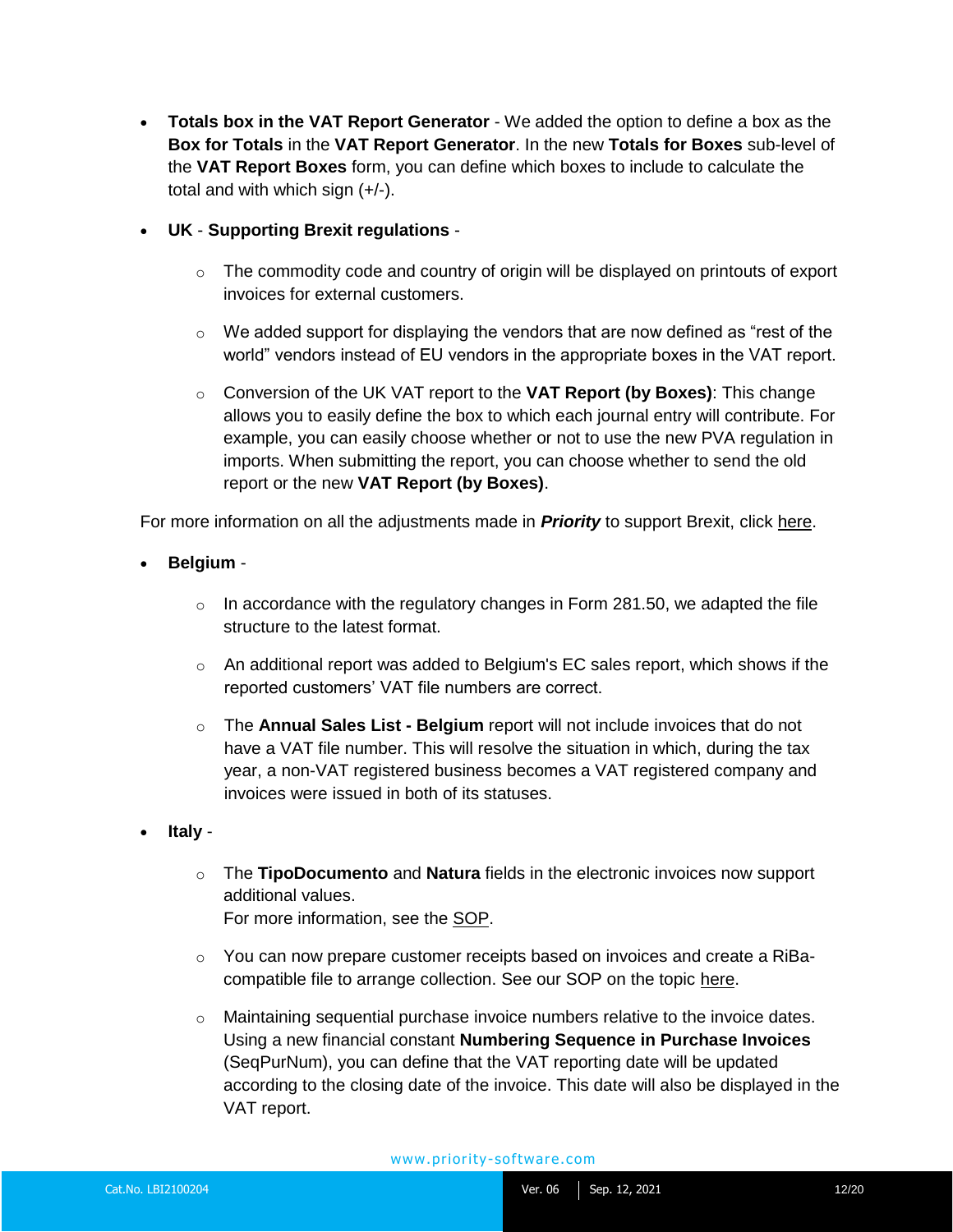- **France** 
	- $\circ$  We made updates to the FEC file in accordance with regulatory changes.

# <span id="page-12-0"></span>**Sales and Purchasing**

## <span id="page-12-1"></span>**Click2Sign**

With the Click2Sign service, you can allow your customers to approve documents by signing them online easily. This way you can save your customers from printing out the documents, signing them by hand, then scanning and returning them by email. The signed documents are automatically saved in your *Priority* as attachments and do not need to be saved manually.

This service, launched in version 20.1, is updated as follows:

- **We expanded the service!** We added the option to use Click2Sign in additional printing programs. In addition, you can also embed the service in custom printing programs. For more information, see the guidelines in the [developer portal.](https://prioritysoftware.github.io/)
- **Single contact for several customers**  A single contact can now easily approve the documents of several different customers that he/she represents.
- **Saving signed documents as attachments**  A new logistics constant (SignDocAttac) allows you to define that a resigned document will replace the previously signed document or be added as an additional attachment. This is also relevant for saving signed documents from Priority Mobile*.*
- **Defining document templates** In the **Definit. for Documents with BPM** form, you can easily configure the Word template that defines how documents are displayed to the end customer for signing. This form's name was changed from **Copy Part Remarks to Document** to better suit its functionality.

For more information about the Click2Sign service and how it works, see the [SOP.](https://support.priority-software.com/#/kb/LBI2100158/English)

### <span id="page-12-2"></span>**Sales**

- **Automatic link between sales order lines and blanket sales order lines**  You can now define the system to automatically link sales order lines to blanket sales order lines using the **SFindDeal** - **Record blanket order in order** (SFindDeal) logistics constant.
- **Partially paid order status** Orders that have been paid for, but are not paid in full, will receive a status of **Partially Paid**. Only after the order is fully paid will the order status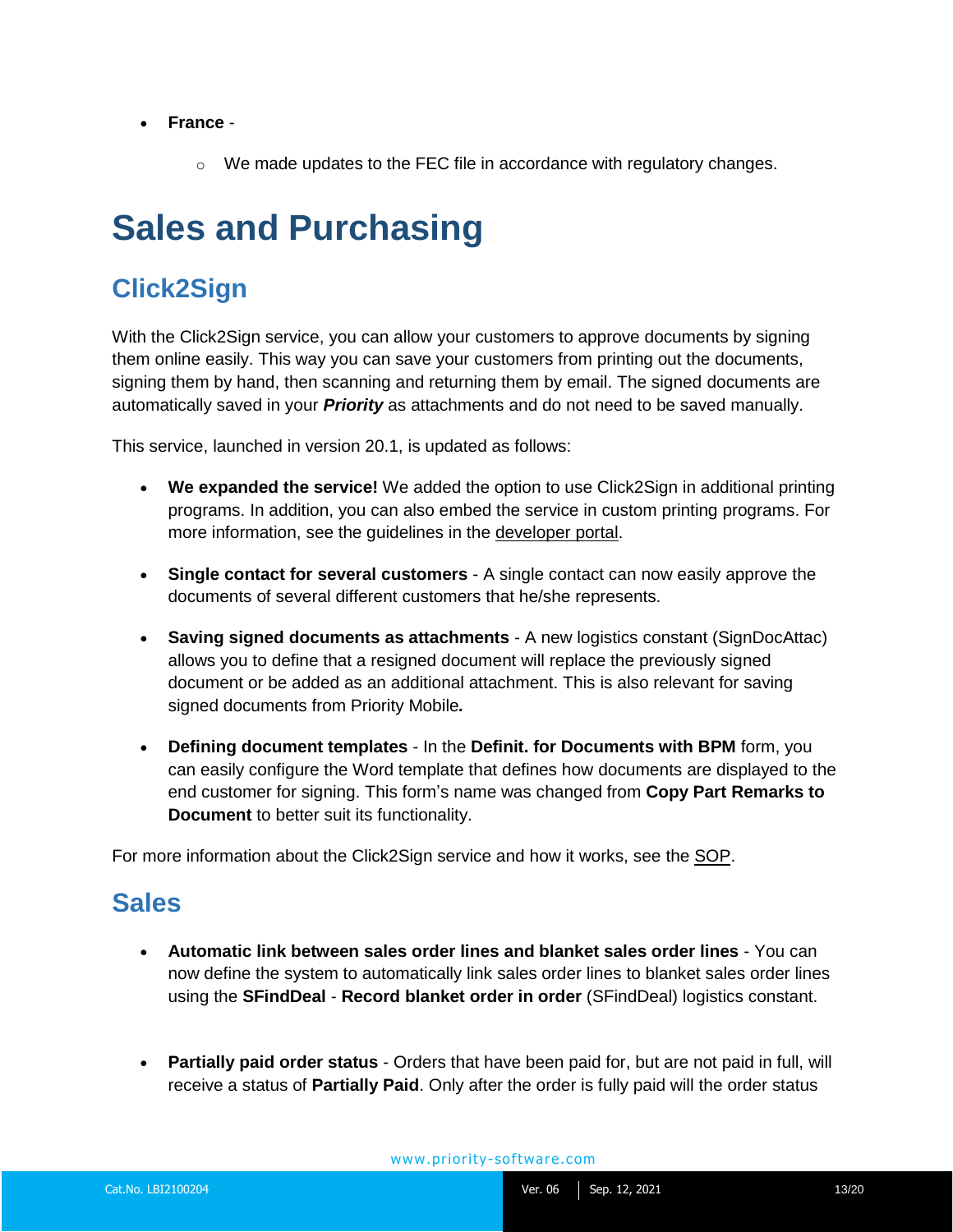become **Paid**. To support this, we added a **Partially Paid** checkbox to the **Additional Status Definitions** form (a sub-level of the **Statuses for Orders** form).

- **City and country in customer sites**  We added the **City/State** field to the **Customer Sites** and the **Customers > Customer Sites** forms.
- **Track changes**  In the **Customer Parts** form (a sub-level of the **Customers** form), you can now see which user made changes to the customer's part definitions and when these changes were made in the new **Signature** and **Time Stamp** fields.

#### **Customer Price Lists**

To streamline your day-to-day work with price lists, we've added these new capabilities:

- **Put price lists into effect** This new program automatically puts all price lists into effect according to the dates you specify in the **Price List Dates** sub-level form. You can also schedule the program to run automatically by adding it to the **Tabula Task Scheduler**.
- **Linking customers to a price list**  With the new **Link Customers to Price List**  program, you can link a large number of customers to a price list in one go.
- **Copying a price list to another currency** The **Copy Price List** program now also allows you to copy a price list to another currency and automatically convert the prices to another currency based on a given exchange rate (for example, you can create a USD price list based on the EUR price list).
- **BPM for price lists**  We added BPM features to the **Price Lists** form. Thus, you can, for example, send price lists that you opened for the approval of an authorizer before they can be used as the price source in documents.
- **Updating customer parts according to a price list**  The new **Add Parts to Cust. by Price List** program can automatically add parts from a price list to all customers linked to it. The part numbers are updated on the **Customer Parts** sub-level form for all relevant customers.
- The **Raise/Lower Prices** program now allows you to update multiple price lists at once.
- **Price List Report**  We combined all price list reports into a single **Price List** report that contains all the functionality of the previous reports. In addition, for your convenience, you can now choose to sort your report by either part number, part description, part family code, or part family description.
- **Use of a cost price list for the customer**  You can now use the **Cost Price List** as the price source in the sales documents when it is linked to the customer in the **Customer Price Lists** sub-level form, according to the price lists' hierarchy.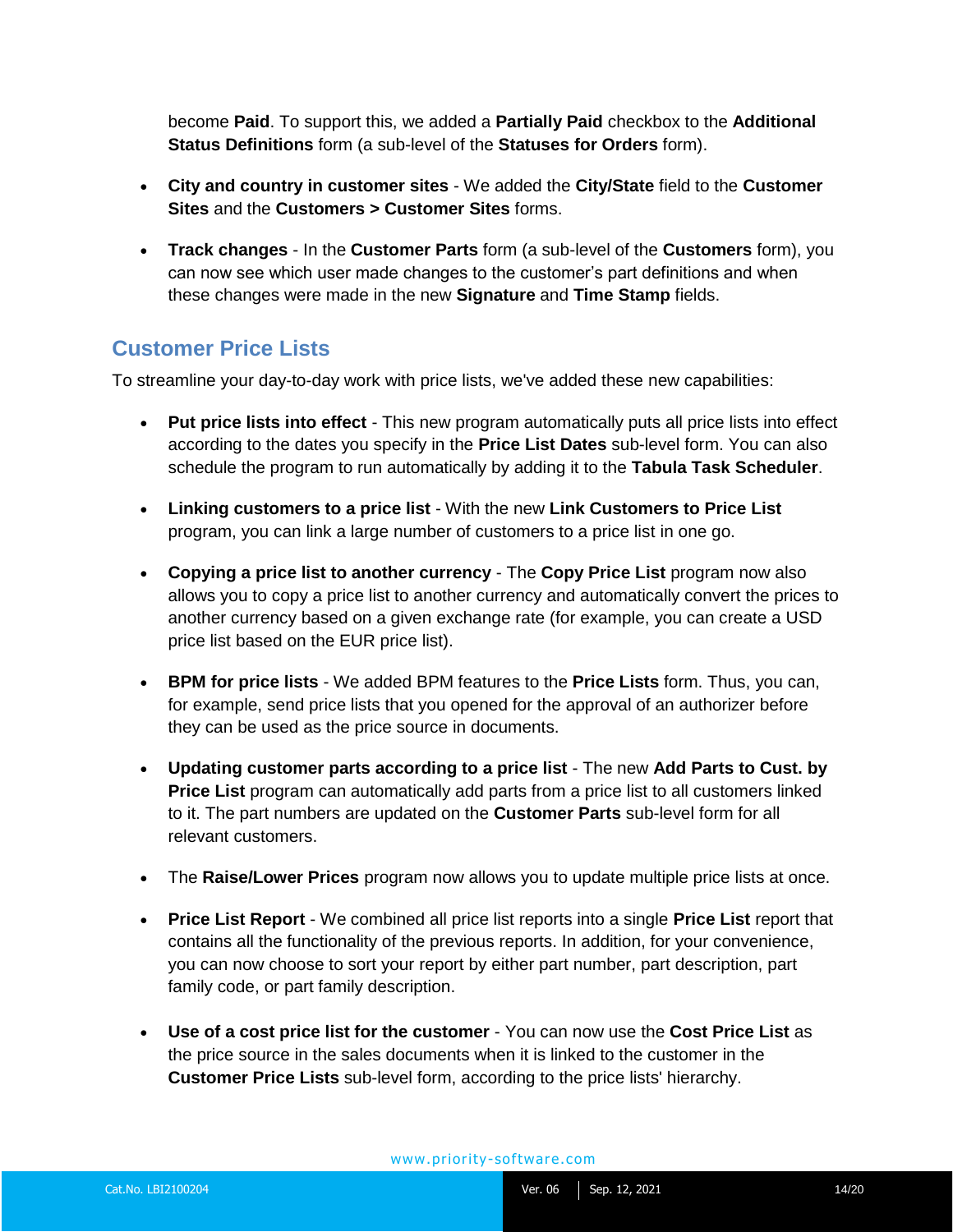For more information on the new features, see the customer price lists [SOP.](https://support.priority-software.com/#/kb/LBI2100051/English)

#### **Rentals**

The rental module, which allows organizations to rent equipment to end customers and charge them for the rental period, has been updated with these features:

- **Periodic Rental Rate** You can now set a periodic rental rate. This way you can set dedicated prices for different rental periods. For example, you can set the price for renting a part per week or per month. This option is in addition to setting a daily rental price, which already exists in the system (the price hierarchy is specified in the SOP).
- **Accompanying Charges for Rent**  You can now charge for accompanying rental costs, for example, a charge for shipment, installation, and insurance from the rental document itself, without having to open additional billing documents, such as a shipping document.
- **Recording a part in a rental line** For parts that are not managed by serial numbers, use the new **Quantity** field in the **Rental Items** sub-level form to list the number of parts for rent, for the same rental period.
- **Defining serialized parts for rentals** For part families that are defined for rentals where only some of the serial numbers are intended for renting, you can hide the serial numbers that are not for rent from the **Rentals Gantt Chart** and **List of Equipment for Rent**. To do so, remove the checkmark from the **Rentals** box in the **Catalogue of Parts w/Serial Nos.** form.
- Allow your end customers to approve rental documents by signing them online using the Click2Sign service (see the Click2Sign service information above).

For more information on Rentals, see the managing rentals [SOP](https://support.priority-software.com/#/kb/LBI2100230/English) and the billing rentals [SOP.](https://support.priority-software.com/#/kb/LBI2100232/English)

## <span id="page-14-0"></span>**Purchasing**

- **Controlling price discrepancies in purchasing processes:** For organizations looking to add another dimension of control in purchasing, we added price discrepancy controls:
	- o Between purchase invoices and purchase orders.
	- $\circ$  Between the purchase order lines for the part and the blanket purchase order lines for the part.

Using a dedicated group of settings, you can control the permissible discrepancies and authorize who approves them. These controls are also suitable for companies who are audited for [SOX compliance.](https://support.priority-software.com/#/kb/LBI2000531/English)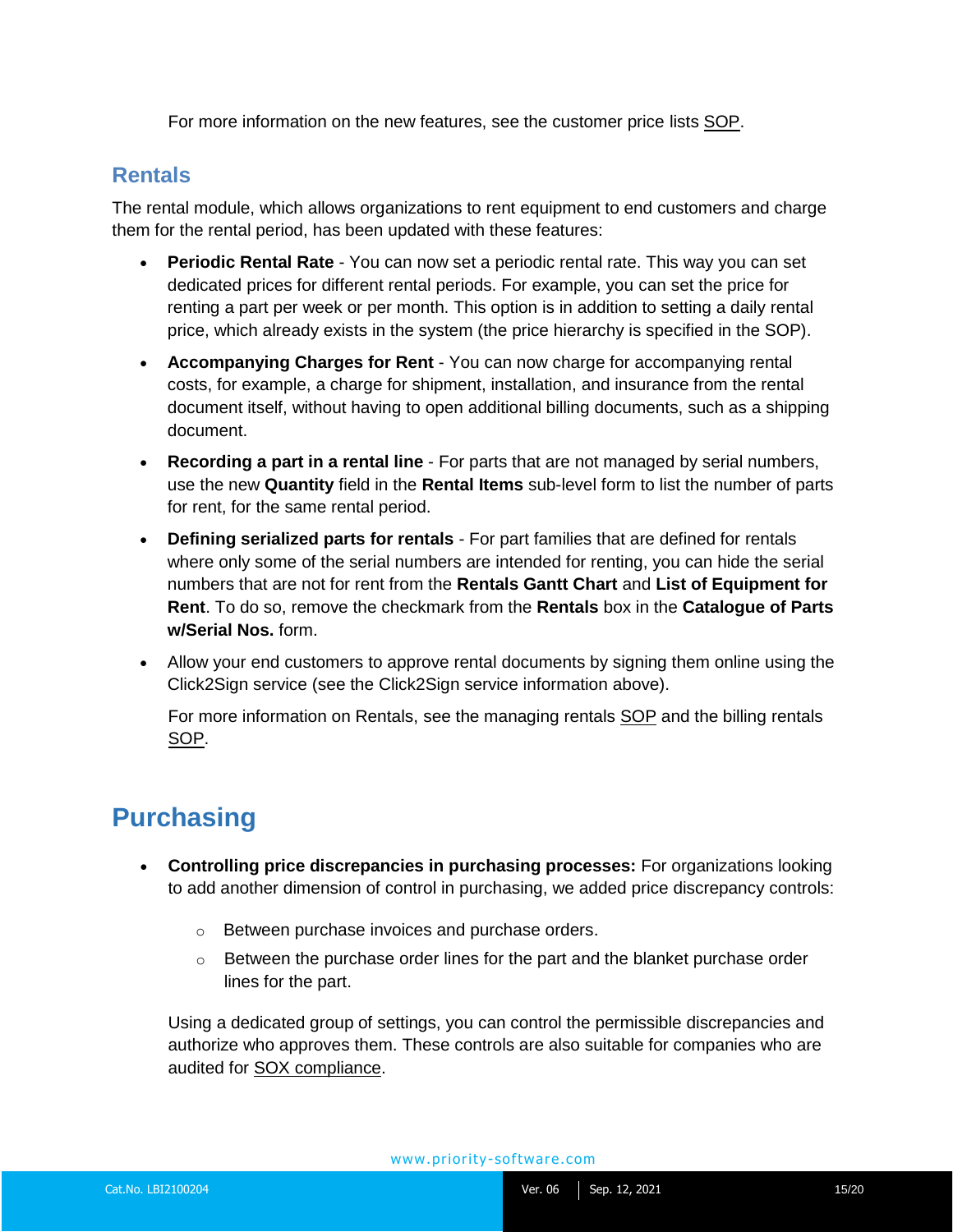For more information, see the relevant [SOP](https://support.priority-software.com/#/kb/LBI2100018/English) for purchase orders and the relevant [SOP](https://support.priority-software.com/#/kb/LBI2100085/English) for blanket purchase orders.

- **Automatic link between purchase order lines and blanket purchase order lines**  You can now define the system to automatically link purchase order lines to blanket purchase order lines using the **Record blanket purchase order in purchase order**  (PFindPDeal) logistics constant.
- **Reversing the process of creating a vendor invoice based on Goods Receiving Vouchers (GRV)** - When you delete a temporary vendor invoice or cancel a final vendor invoice, the invoice number will not be deleted from the **Invoice Number** and **Invoice Line No.** fields in the **Received Items** sub-level form of **Goods Receiving Vouchers**. You can create a new invoice for the same GRV lines by specifying a new invoice number to override the former values.
- **Cancellation of purchase orders** Now, if you try to cancel a purchase order, the system will check whether there are successive documents linked to it. If there are, you will receive a warning message. You can change the message to an error message in the Privilege Explorer.

#### **Vendor Price Lists**

- **Vendor price list for purchase order** If you work with vendor price lists, you can now set a specific vendor price list in the **Price List Code** field of the **Purchase Orders** form.
- We added an **Attachments** sub-level form to the **Vendor Price Lists** form so you can save the price list received from the vendor, or other relevant documents, within the form.

For more information on the new features, click [here.](https://support.priority-software.com/#/kb/LB10000175/English)

## <span id="page-15-0"></span>**Inventory Management**

- **New! Cycle Counting**  We added a new method for inventory counting, whereby the system suggests which parts to count based on your custom settings. Inventory is counted periodically throughout a calendar year based on part-specific settings (for example, you can define that fast-moving items will be counted frequently). This way, you can increase your inventory's reliability throughout the year, and significantly reduce downtime for inventory counts at year end. For more information, see the [SOP.](https://support.priority-software.com/#/kb/LBI2100222/English)
- **Inventory reports**  To generate inventory reports that include the value of the inventory for sale; we added the **List Price** and **Price List Currency** to the following two report generators: **Inventory Transactions Rept Gen.** and **Inventory Report Generator**.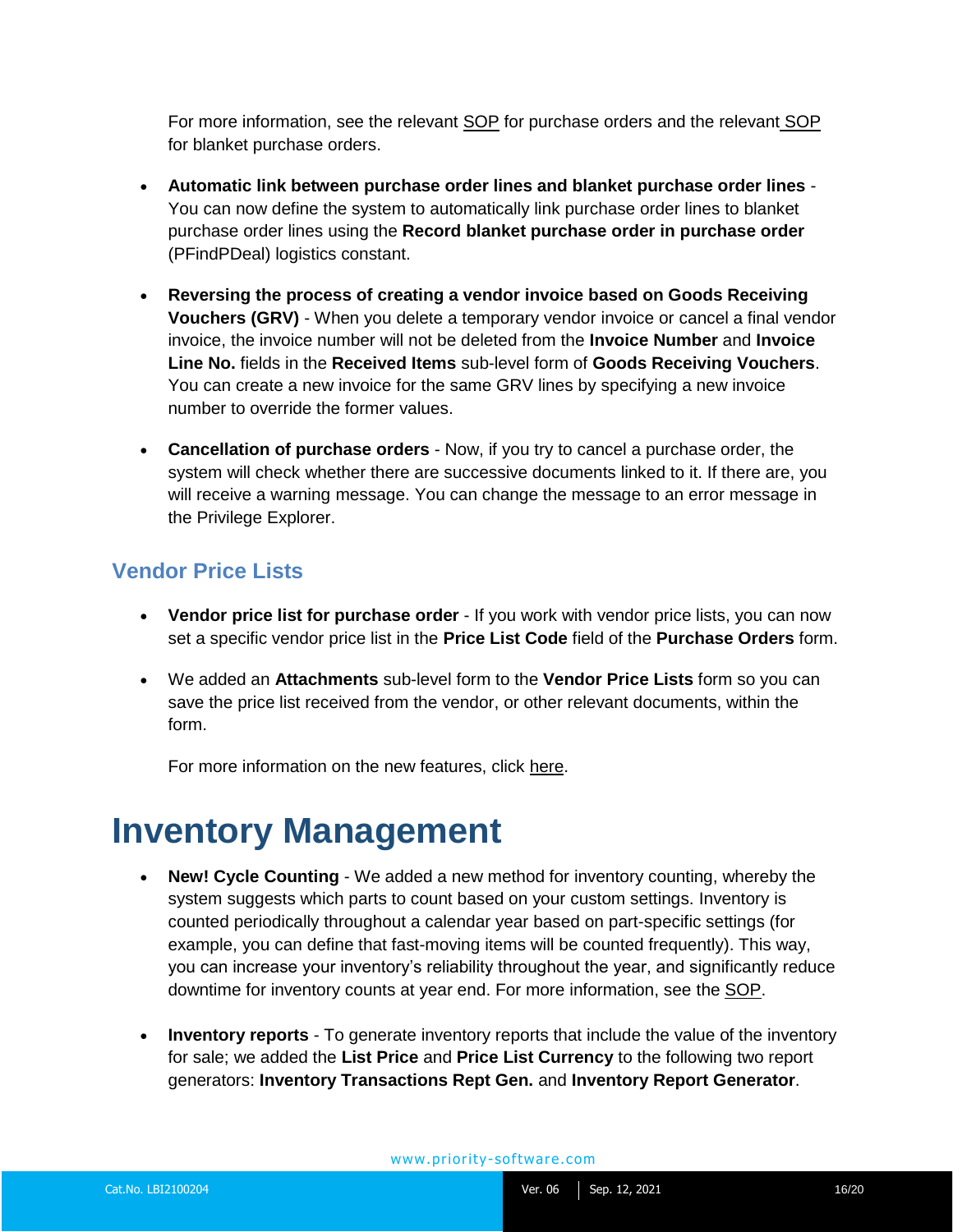# <span id="page-16-0"></span>**Warehouse Management System (WMS)**

- To the **Possible Bins for Part Storage** report, we added a reference to the limitation of different lots allowed for storage, according to the **Max. Diff Lots/Bin** field in the **Bin Types** form.
- We added an option to link Word template printouts to the **Inv. Transaction Documents** form, in addition to the existing HTML system printouts.

## <span id="page-16-1"></span>**Engineering**

- Multiple BOM revision updates:
	- o Using the new **Bill of Materials Worksheet** and its actions menu, you can replace, delete, or add child parts to all the BOMs in the worksheet with the click of a button.
	- $\circ$  After making changes, you can instantly update BOM revisions for all parent parts in the worksheet or open new BOM revisions using the **Update Changes to BOM Revisions** action in the worksheet. This process has a detailed change log.
	- o To approve multiple BOM revisions, use the new **Approve Multiple BOM Revisions** program.

For more information, see the [SOP.](https://support.priority-software.com/#/kb/LBI2100089/English)

## <span id="page-16-2"></span>**Production and MRP**

• **MRP planning** - To provide you with flexible MRP planning, the program will now also take into account open work orders without you having to release them. To support the new process we added the **Affects Planning** field that replaces the **Ignore When Planning** checkbox in the **Work Orders** form. In addition, we added the **W.Ord Incl. in Plan.** checkbox to the **Statuses for Work** 

**Orders** form so you can perform this process when changing the status of the work order.

• **Updating the sales order line for a work order in MRP planning** - Using the new production constant **Link sales order lines to work orders** (MRPUpdWkOrd) you can decide whether each run of the MRP program will link, or update the link between the sales order lines and the work orders.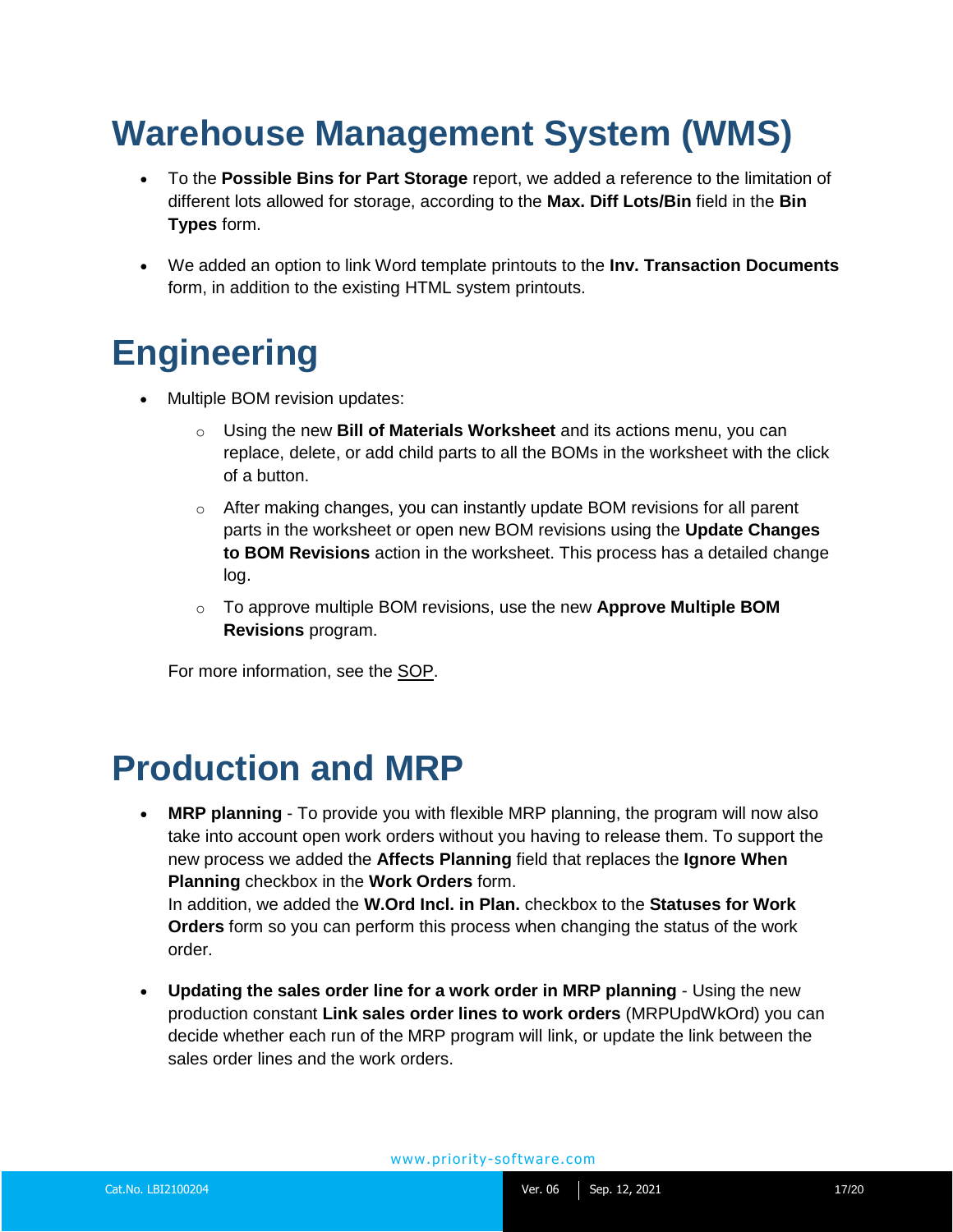• **Include order lines in MRP planning** - We added a new checkbox named **Incl in MRP Planning** to the **Statuses for Orders** form. When you change a sales order to the status marked in this checkbox, a value of **Y** will be set in the **MRP** field for all order lines.

For more information, see the [SOP.](https://support.priority-software.com/#/kb/LBI2100043/English)

- **Purchase planning** To meet different needs in purchase planning, the system will now also consider existing purchase demands, as it does for purchase orders. For example, if you started working on a purchase demand line and do not want it deleted by the **Purchase Planning** program, you can check the new **Affects Planning** checkbox in the **Itemized Purchase Requisitions** sub-level of the **Purchase Demands** form, or in the **Purchase Requisitions** form.
- **Post production inventory status**
	- o **Inventory status at the end of production** We added the **To Inventory Status** field to the **Operations in Routing** sub-level form. Use this field to define the status the inventory will receive at the end of production. This is useful for example, when you want to suspend products whose production has ended for further testing, before they are defined as available for sale.
	- o **Customer inventory at the end of production** We added the **Reserve for Customer** checkbox to the **Routings** > **Operations in Routing** form. If you mark this checkbox, and in the work order for this routing you mark the **Anchor for Orders** checkbox (in the **Work Orders** form), then at the end of production the inventory status will be updated with the customer number of the order line linked to the work order.

For more information, see the [SOP.](https://support.priority-software.com/#/kb/LBI2000772/English)

- **Determining the expiration of work orders**  We added additional options for determining the expiration dates of work orders in the production process. For example, the expiration date can also be calculated when reporting a particular operation and not only when closing the work order. The expiration of the work order of a parent part can be determined by the expiration of the work order for one of the child parts. For more information, see the [SOP.](https://support.priority-software.com/#/kb/LBI2000869/English)
- **Scrap calculation for products issued to kits**  Using the new **Add Scrap to Kit Components in Work Order** (CalcKitScrap) production constant you can decide whether or not the percentage of scrap defined for a part issued to a kit list will be added to the quantities in the kit list of the work order. This choice will not affect the calculation of scrap in the MRP program. The program will continue to take into account the scrap percentage of parts issued to the kit list.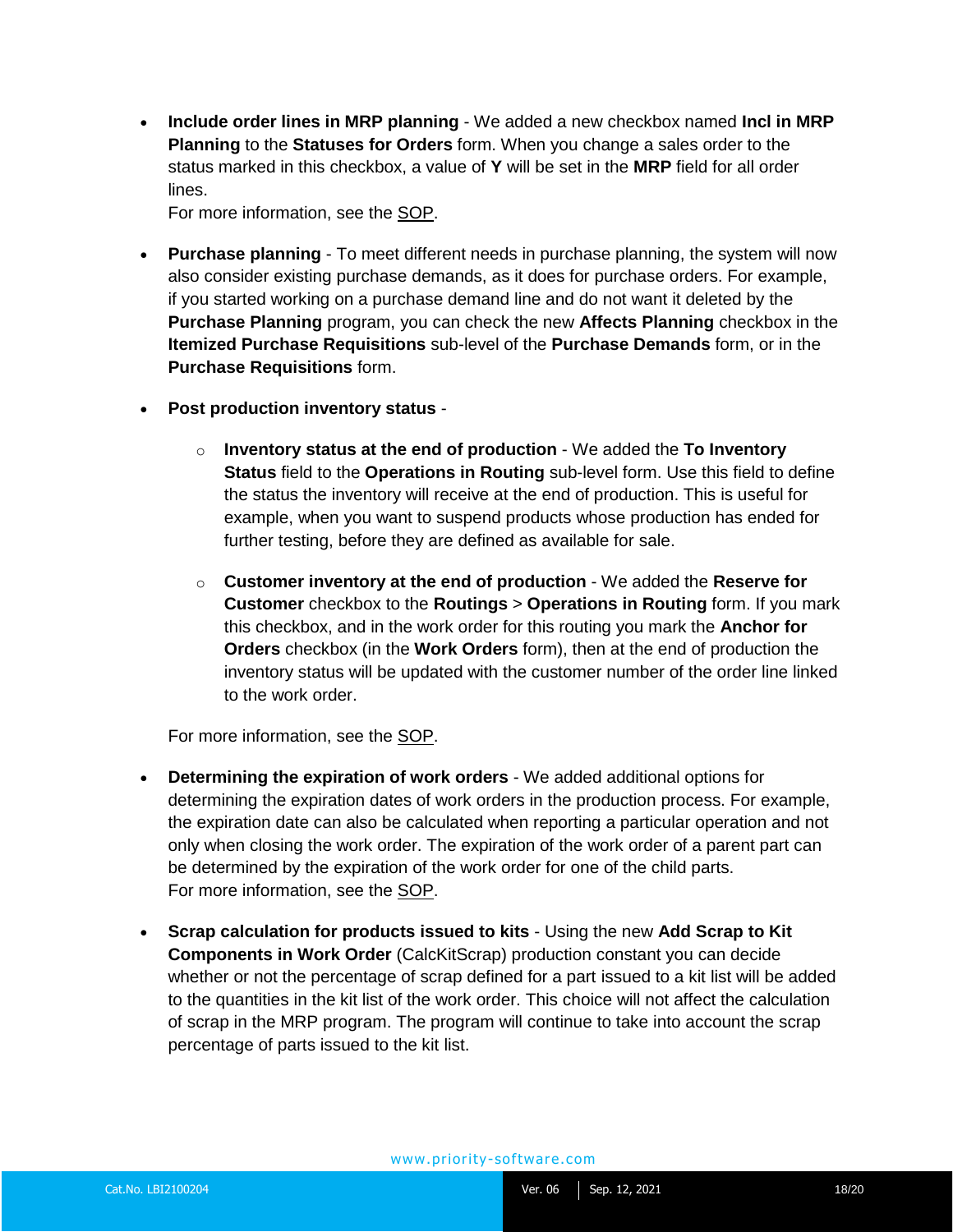# <span id="page-18-0"></span>**Service**

- **Service Calls** Use the new **Customer's Service Calls** sub-level to the **Service Calls** form to view other service calls made by the customer.
- **Invoice itemization by part numbers**  We added support for itemizing payments for service contracts and rentals according to the contents of the contract. Working this way, each contract or rental line will be associated with a payment line and, therefore, its own invoice line. This allows greater flexibility when linking invoice lines to relevant income accounts and profit centers. To use this configuration, select the value **3** in the **Part number in invoice for service contract** (**InvContPart)** financial constant.

## <span id="page-18-1"></span>**System Maintenance**

- **Distribution of Business Process Management (BPM), Business Rules, and Permitted Values** - You can now easily distribute BPM settings, business rules, and rules for values in fields (data generators) to different installations and environments. This is an automated built-in process that eliminates the need for manual copying between installations.
- **Multi-company privilege reports**
	- o Using the new **Compare Privileges for Company** report, you can see at a glance the privileges of certain user groups in multiple companies.
	- o These existing privilege reports, **Column Privilege Restrictions**, **Compare User Priv Btw Companies**, are now adjusted to support multiple companies.
- To save time and services, the *Priority* Gateway is integrated within the application server. You can decide whether to run it during server installation.
- **Electronic Interface (EDI) performance update** 
	- $\circ$  The Data Exchange service is integrated into the application server, using the latest technology and a corresponding leap in interface performance. You can decide whether to run it during server installation. The option to install the service separately has been removed.
	- $\circ$  Electronic interfaces will now run in parallel as much as possible. Thus, if the same document has several companies as its destination, the same interface will run in all companies at the same time. Parallel operation can be disabled in a particular interface by checking the new **Nonparallel Outgoing** checkbox.
- ❖ This change affects all EDI users upgrading to this version. See the [SOP](https://cdn.priority-software.com/docs/SOP_EDIDef21_0_E.pdf) for more information about the adjustments and changes this feature requires.